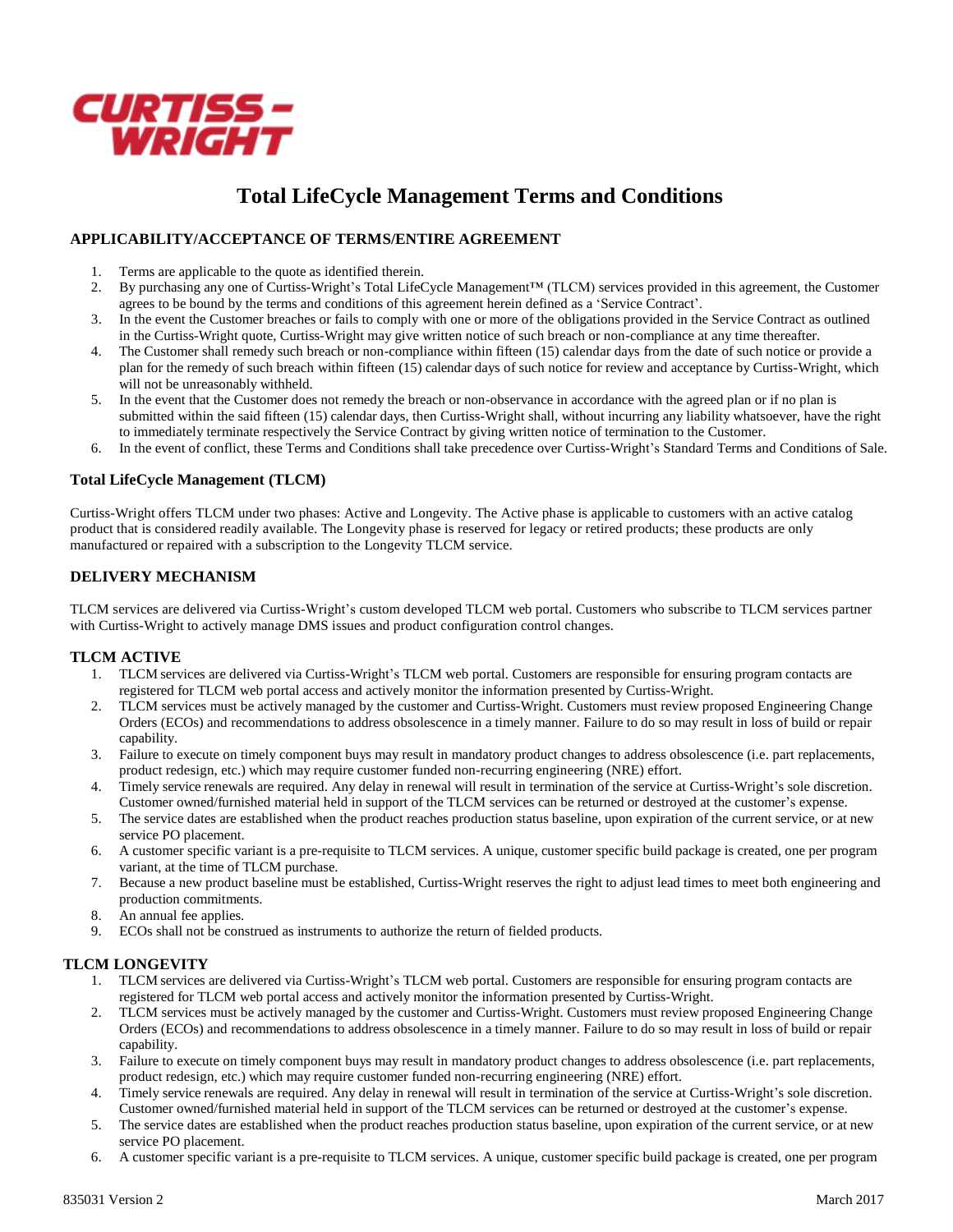variant, at the time of TLCM purchase.

- 7. Because a new product baseline must be established, Curtiss-Wright reserves the right to adjust lead times to meet both engineering and production commitments.
- 8. An annual fee applies.
- 9. ECOs shall not be construed as instruments to authorize the return of fielded products.
- 10. Engineering activity ceases for products in the longevity phase. These customers must purchase obsolete or Last Time Buy (LTB) parts prior to the component LTB date to support the build forecast, and repairs. Failure to do so may result in termination of the service.
- 11. Safety Certifiable products subject to standards DO-178 or DO-254 are products that are extremely sensitive to component changes when used in a safety critical program. Customers of these products must subscribe to the TLCM service before certification and purchase LTB parts prior to the component LTB date. This gives DO-178/DO-254 customers Major/Minor change approval and removes the risk of obsolescence.
- 12. A minimum order quantity applies to product orders under the TLCM Longevity phase. This will be detailed in the baseline TLCM service quotation.
- 13. An annual price escalation applies to products (circuit cards) under the TLCM Longevity phase. This includes both new production orders cards and RMAs (fixed price repairs).
- 14. Longevity services are typically limited to 5 years past the Last Time Buy date and/or Last Repair Date of a product; Curtiss-Wright cannot continue to build and repair cards on legacy test equipment for an indefinite period of time. Should a customer require a longer term support plan, additional funding may be required to maintain and upgrade the test infrastructure to current technology standards. To be quoted separately.
- 15. Prices for products quoted under the Longevity service will have a maximum ninety (90) calendar day validity period, provided customers have secured an inventory of all obsolete or LTB parts to support builds and repairs.
- 16. In the event of a TLCM service re-forecast or 'top up', a new quotation will be required, including revised terms and conditions, and product pricing.

## **COMPONENT STORAGE**

- 1. Curtiss-Wright's storage procedures are performed in accordance with the current revision of Curtiss-Wright procedure 800217.
- 2. Customer-owned stock levels for active Lifecycle Services customers are reported via Curtiss-Wright's TLCM web portal.
- 3. Component storage for customer owned inventory is included with the purchase of Curtiss-Wright's TLCM services; an additional fee does not apply.

#### **COMPONENT PURCHASES**

- 1. Component availability will be confirmed at the time of order placement. Curtiss-Wright may elect to reissue or cancel a quotation if material pricing, availability or delivery has changed significantly.
- 2. Component purchases may be subject to minimum order quantities (MOQs) and minimum lot sizes.
- 3. Any component purchases will be credited against the quoted price for products under service for fresh lot builds only. Curtiss-Wright uses a standard costing system with an exchange rate calculation for component quotations.
- 4. Curtiss-Wright is committed to the prevention of counterfeit electronic parts entering the supply chain, including early identification of independent distributor dependency due to obsolescence of commercially available components used on our products. To mitigate the risk of entry into the supply chain of counterfeit parts when the independent distributor market must be used to manage obsolescence, Curtiss-Wright adheres to an AS5553 compliant practice.
- 5. Components will be quoted using Curtiss-Wright's internal part number.
- 6. Components quoted with a –BXX suffix in the part number are sourced through Curtiss-Wright's approved independent distribution channels. Customers will receive an authenticity report for these items for review/approval prior to component delivery.
- 7. Customer owned and/or supplied parts will be used at Curtiss-Wright's discretion to ensure uninterrupted builds and repairs.
- 8. Manufacturing attrition can vary based on component packaging. It is up to customers to ensure sufficient parts are secured for attrition and repairs based on the program forecast and estimated order schedule.
- 9. Customers should continue to monitor remaining stock levels of procured parts on the TLCM web portal to ensure stock adequately covers the remaining build and repair forecast.
- 10. An annual component usage report can be provided upon request.
- 11. Customers must provide a return address at the close of the TLCM services for any customer supplied or procured residual inventory returns. A certificate of destruction can be provided to customers who elect to have Curtiss-Wright dispose of the residual material.

#### **CUSTOMER SUPPLIED INVENTORY (CUSTOMER FURNISHED INVENTORY)**

- 1. Customers may opt to secure LTB components direct from the OEM or via distribution channels. Customers should inform the Program Manager and TLCM representative when this occurs so a customer specific component part number can be generated in Curtiss-Wright's ERP system.
- 2. A purchase order using the customer specific component part number will be generated by Curtiss-Wright's purchasing department when a requirement is loaded on its ERP system.
- 3. The component shipment must include:
	- 1. Shipping paperwork referencing the Curtiss-Wright customer specific component part number,
	- 2. Curtiss-Wright purchase order number reference,<br>3. Certificate of Conformance (OEM or distributor),
	- 3. Certificate of Conformance (OEM or distributor), including packing slip,
	- 4. On company letterhead, the quantity and date code being supplied with manufacturer and manufacturer's part number with quality inspection approval,
	- 5. Correct component packaging per the component data sheet in ESD packaging,
	- 6. For components purchased from a non-franchise source, a valid test report tested to the current AS5553 standard.